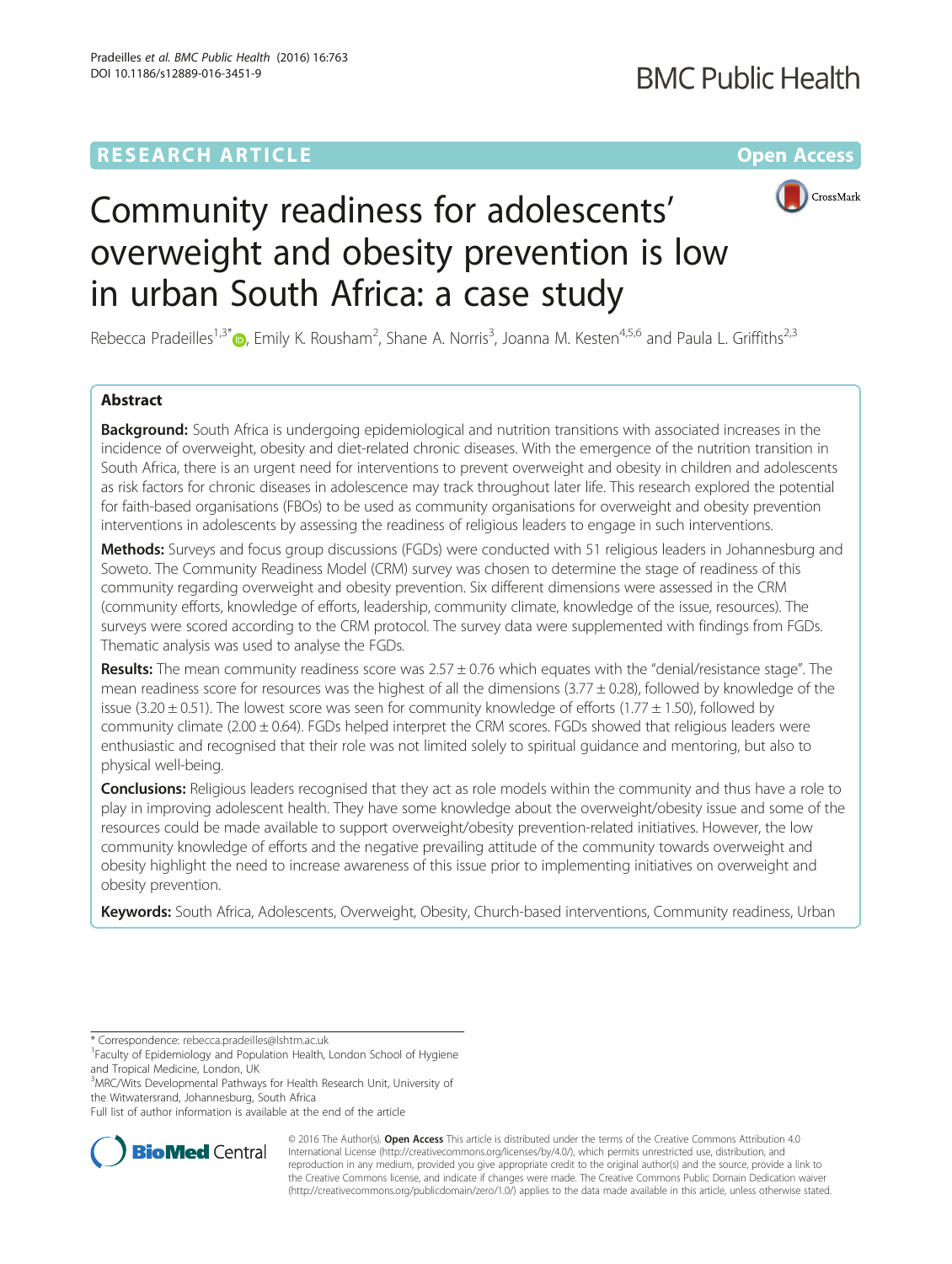#### Background

South Africa is undergoing the nutrition transition as evidenced by changes in lifestyle behaviours and the increasing prevalence of overweight and obesity [[1](#page-10-0)–[4\]](#page-10-0). It has one of the highest prevalences of overweight and obesity in Sub-Saharan Africa [[5\]](#page-10-0). The 2012 South African National Health and Nutrition Examination Survey showed that 30.7 % of adult men and 64.0 % of women are overweight or obese [[6\]](#page-10-0). In adolescents aged 15–17 years, the prevalence of overweight and obesity is lower with 8.8 % of males and 27.3 % of females being either overweight or obese [[6](#page-10-0)]. With the emergence of the nutrition transition in South Africa and its implications for health, there is an urgent need for interventions to be implemented to prevent overweight and obesity in adolescents as this group will become the next generation of adults and risk factors for chronic diseases in adolescence may track throughout later life [[7\]](#page-10-0).

The need for community involvement in efforts to prevent overweight/obesity and promote healthy eating behaviours has been identified [[8\]](#page-10-0). Minkler et al. [[9\]](#page-10-0) state that community-based participatory research (CBPR) stimulates a sense of empowerment and community ownership of the health programme, thus resulting in improved participation and long-term sustainability. However, communities are at different stages of readiness for intervention and this is known to be a fundamental determinant for the success of implemented interventions [\[10\]](#page-10-0). Therefore, interventions that aim to incorporate the community must make an initial assessment of its readiness.

The CRM is a model "that integrates a community's culture, resources, and level of readiness" (p3) [[11\]](#page-10-0) in order to approach existing problems in the community. It serves as a theoretical framework for understanding and improving community readiness [[10\]](#page-10-0). The term readiness is defined as "the degree to which a community is prepared to take action on an issue" (p3) [[11](#page-10-0)] whilst also referring to the observable and psychological factors that affect the ability of a community to change [[12, 13\]](#page-10-0). The CRM development has been described in detail elsewhere [\[14](#page-10-0)]. Community readiness can be measured through in-depth individual interviews [[15\]](#page-10-0) or via a survey [\[12](#page-10-0)] conducted with key informants in the community (i.e., community members who work or have a leadership role and who are knowledgeable about the issue being examined). As in-depth interviews are time and resource intensive for participants and researchers [[12\]](#page-10-0), a survey can be more widely applied, particularly during pilot work. However, qualitative analysis of responses is essential to support the quantitative scoring and it is not recommended to use one without the other [[16\]](#page-10-0). Very little is known about the application of the CRM in low- and middle-income countries (LMICs), with a very small number of studies having used this tool to assess community readiness, for example, for human immunodeficiency virus (HIV)/acquired immune deficiency syndrome (AIDS) interventions in rural Bangladesh [[17](#page-10-0)] and Liberia [[18](#page-10-0)] and for the study of disability in India [[19](#page-10-0)]. The CRM has been applied to childhood obesity prevention in the USA [\[20](#page-10-0)–[22](#page-10-0)], Australia [[23](#page-10-0)] and in the UK [[24](#page-10-0)]. However, no evidence regarding the CRM being applied to childhood obesity prevention currently exists in LMICs. This provides further support for a mixedmethods approach to enable the qualitative responses to help interpret the meaning of the quantitative readiness scores.

Churches (FBOs) are increasingly recognised as being popular settings for implementing health promotion programmes [[25](#page-10-0)–[28](#page-10-0)]. A review by DeHaven et al. [[29](#page-10-0)] on studies published between 1990 and 2000 identified 53 church-based health promotion programmes implemented in the USA. The focus of the programmes was mainly on health issues such as cardiovascular diseases, cancer, smoking cessation, nutrition (fruit and vegetable intake) and weight control. Fewer studies have investigated the role of churches in addressing childhood obesity prevention [[30, 31](#page-11-0)]. He et al. [\[31](#page-11-0)], conducted interview discussions with Latino church leaders in Texas, US, in order to obtain their views on childhood obesity prevention. The Church as a cultural institution is unique in its ability to reach individuals, families and people of all ages and socio-economic backgrounds. Alongside the obvious religious services provided, religious organisations also offer social, organisational, and health services [\[28](#page-10-0), [32](#page-11-0)]. The Church setting also offers an opportunity to expose people to health promotion messages regularly. The pastor and other religious leaders have a pivotal role in the community and act as role models to their congregation. This is especially the case in African American churches, with the pastor considered "the guiding force" [[33\]](#page-11-0).

Previous qualitative work conducted with adolescents in the South African urban context has identified the Church as being an important part of an adolescent's community [[34\]](#page-11-0). Furthermore, 69.1 % of the sample of 18 year old adolescents in the Birth to Twenty cohort reported belonging to a religious group [[35](#page-11-0)]. Of these, the majority were Christian (88.6 %). In terms of the significance religion plays in the lives of these adolescents, 39.5 % reported religion as important and 51.1 % as very important. In the past six months, 61.1 % reported attending ordinary weekly services (6.1 % occasionally, 22.7 % sometimes and 32.3 % weekly). These findings show the importance of the Church and religion in adolescents' lives and suggest that the Church community might therefore be a useful setting for intervention in the South African context.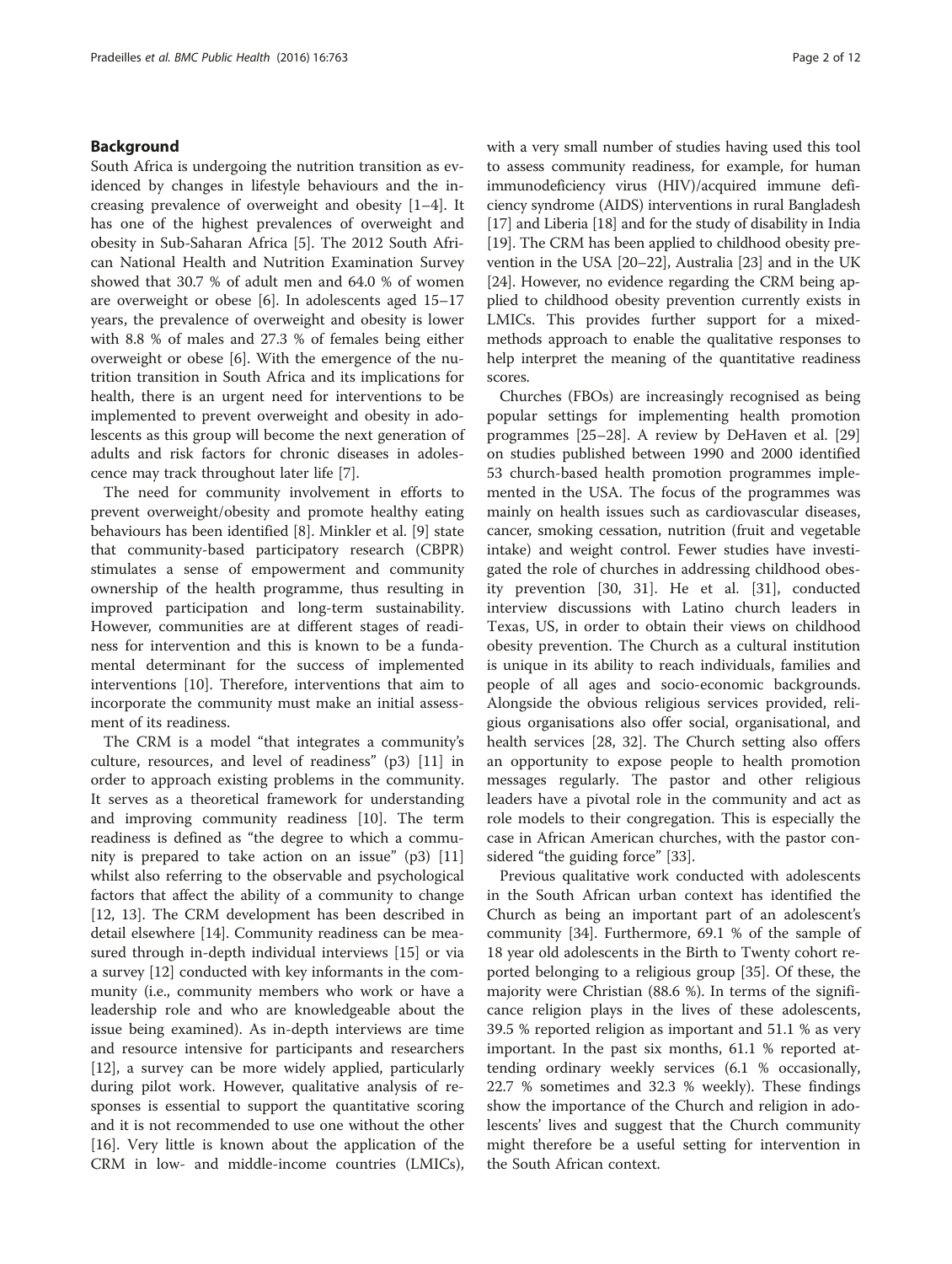There is however a need to understand the readiness of the Church community and other religious communities within the South African context as vehicles for intervention on overweight and obesity as no evidence from South Africa currently exists. Therefore, the aim of this study is to explore the potential for religious groups such as Churches to act as community-based organisations for overweight and obesity prevention interventions, by assessing the readiness of religious leaders to engage in such interventions.

#### Methods

#### Study design

In order to answer our research question, we used a mixed methods design, combining both the CRM survey and FGDs. The CRM survey was used to generate the community readiness scores and answer the question as to how ready this community is for obesity interventions. The FGDs complemented the survey by providing an in-depth interpretation of the scores achieved and answered the question as to why the community gave these scores as well as helping to understand what might be appropriate target points for future interventions. The rationale for using this mixed methods approach rather than face-to-face interviewing was pragmatic due to the resource intensive nature of individual interviews, the limited availability of the participants and time available in the field for this initial study. Similarly to in-depth interviews, FGDs can elicit in-depth opinions and experiences. They also allow gathering perspectives on a specific topic from numerous people simultaneously and generate greater breadth of information because people can build on each other's responses. This mixed methods design allowed us to obtain views from a much greater number of people in a relatively short period of time in a resource-poor setting. By using a combination of methods (survey and FGDs) and thus a novel application of the tool we intended to produce an in-depth assessment of readiness.

#### Study setting

This study was conducted in Johannesburg-Soweto, the largest urban area in South Africa which has a population of 4.4 million [[36\]](#page-11-0), with a relatively high Human Development Index [[37](#page-11-0)] alongside extreme inequalities and issues. Indeed, in Johannesburg-Soweto, there are problems of poverty, unemployment, violence, high prevalence of HIV/AIDS, chronic diseases and food insecurity [[38](#page-11-0)].

#### Data collection

The community of interest in this study was the Church and the religious leaders were the key informants interviewed. Plested et al. ([[11](#page-10-0)]:p6) defines a community as a

"geographical area, a group within that area, an organisation, or any other type of identifiable "community"". Christian Churches were recruited in the area of Johannesburg-Soweto using information letters, telephone calls and a system of snowball sampling. Churches were initially identified via staff members working on the Birth to Twenty Plus cohort study (Bt20+) at the Witwatersrand University in the area of Johannesburg-Soweto. Staff members who were approached were active members of the Church and attended the services on a regular basis. Bt20+ staff introduced the lead researcher to the pastors of the different Churches and facilitated communication between the two parties. Prior to data collection, the main researcher visited the targeted churches and approached the pastor to discuss potential study participation. The inclusion criteria for study participants were: 1) those who were affiliated with the Church, 2) those who had a leadership role in the congregation (teachers, coaches, pastors, bishops, elders), 3) those who could participate in one of the scheduled FGDs and 4) those who were also comfortable communicating in English (the language of the researcher). If study participants agreed to participate, they were given a participant information letter and written informed consent was taken on the day of the data collection. Data collection (administration of the CRM survey  $(n = 51)$  and focus groups  $(n = 6)$ ) was conducted from November 2012 to January 2013 with a sample of predominantly black South African religious leaders, including pastors, bishops, teachers, and elders. Data were collected from four churches located in relatively poor/ medium socio-economic status (SES) neighbourhoods and two churches located in relatively wealthy neighbourhoods. From the eight churches that were approached, seven were willing to participate in the study. Interviewing was stopped after six FGDs as saturation of ideas had been reached, therefore the 7th church was not used [[39](#page-11-0), [40\]](#page-11-0).

#### CRM survey

The CRM survey was adapted from the CRM questionnaire [[11\]](#page-10-0) to suit the aim of this particular study as recommended by the authors who developed the tools. The survey assessed six different dimensions of readiness: community efforts, knowledge of efforts, leadership, community climate, knowledge of the issue, resources. For this study the language in the CRM survey was simplified (i.e., use of an appropriate terminology given the literacy levels of the community of interest) as a result of piloting. Based on the findings of these pilot tests, the tool was amended and adapted to the urban South African context (re-phrasing of sentences, altering terminology and modifying the tool's Likert scale). The Likert scales used in the survey to measure opinions were challenging for the participants to comprehend, therefore a culturally adapted example was used at the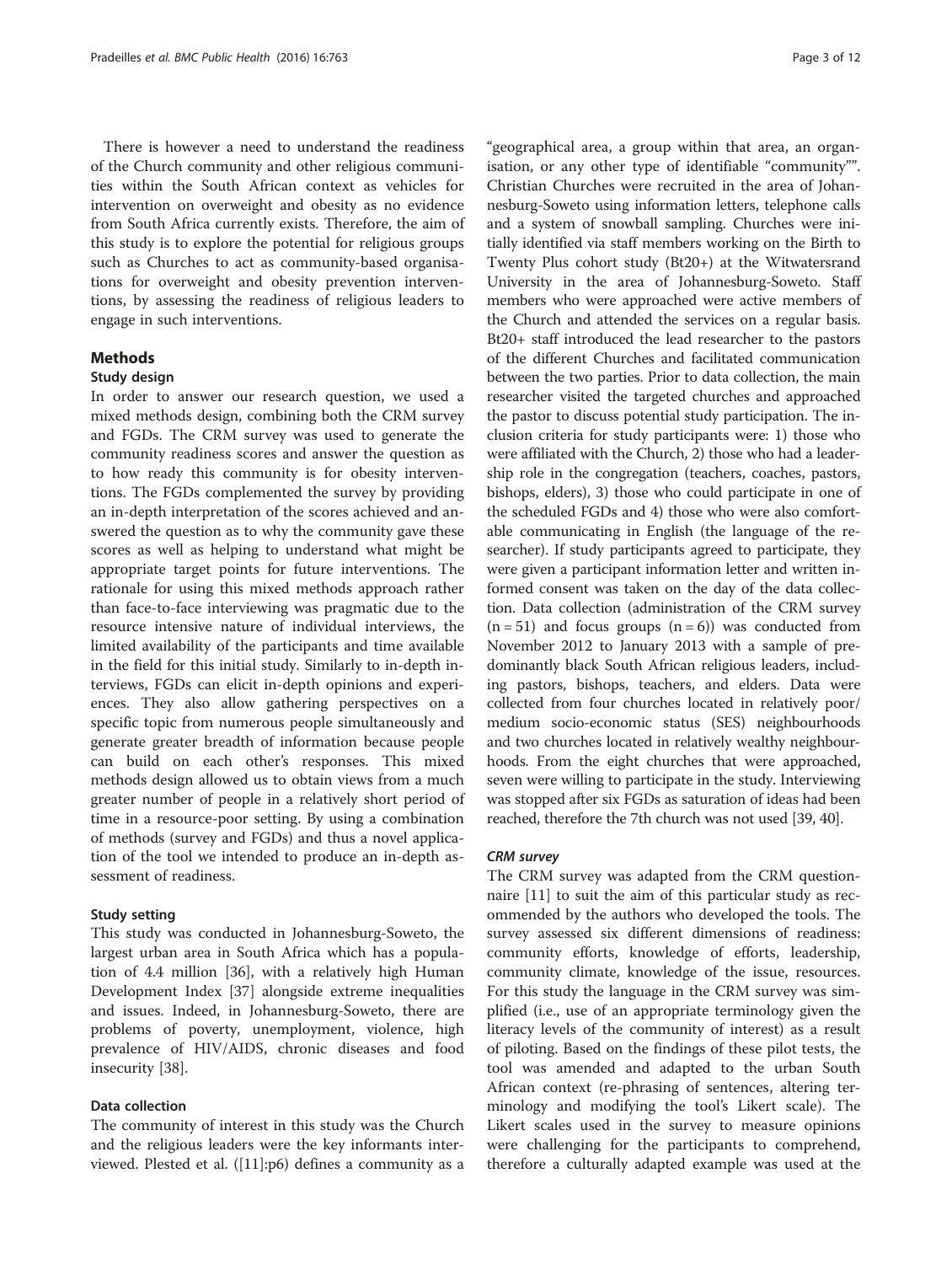beginning of the survey to facilitate the understanding of the scale system. Smiley faces were also added to the scales in order to aid comprehension for a population that has lower literacy levels. Participants with a lower level of education found the CRM survey challenging to complete. The number of questions included in the survey was also limited to those needed for scoring readiness as specified by the CRM authors [[11](#page-10-0)].

Participants completed the CRM survey consisting of 37 semi-structured questions before the FGD (see Additional file [1](#page-9-0)). Participants were asked to complete written responses to these questions. Background socio-demographic information was provided by participants via self-completion questions at the beginning of the survey.

#### FGDs

After completion of the CRM survey, the FGDs were performed. Open-ended questions used in the FGDs addressed community issues; people's social perceptions of the body, perceived determinants of obesity, the role of the Church in adolescents' health and the nature of the relationship between religious leaders and adolescents (see Additional file [2\)](#page-9-0). The number of participants in each FGD ranged from 4 to 12  $(n = 51)$  and comprised both males and females. FGDs lasted between 60 and 90 min. In addition to the main researcher (RP) who led the FGDs, a local research assistant was present to take notes and to provide clarification at the end of the FGDs on any terminology not understood by the main researcher. Participants were provided with healthy snacks and drinks during the FGDs.

#### Data analysis

#### CRM survey

Descriptive statistics were performed on sociodemographic characteristics using IBM SPSS (version 19). The surveys were scored according to the CRM protocol explained in the CRM handbook [[11](#page-10-0)]. Initially, each survey was read through in full in order to get a general idea of the content. Following that, the scorers compared each response to the nine anchored rating statements for the dimension being assessed and matched it to the most appropriate anchored rating statements [[11\]](#page-10-0). After scoring, the average score for each dimension was calculated and a score for each Church then calculated as the sum of average scores for each dimension divided by the number of dimensions. Finally, an overall stage of community readiness for all churches combined was calculated as the sum of scores for each church divided by the number of churches included in the study  $(n = 6)$  (range 1–9). Scoring CRM surveys using pre-defined anchored rating statements has been criticised [[12](#page-10-0), [41\]](#page-11-0) for permitting too much researcher subjectivity into the process. In order to reduce this potential bias, the CRM surveys were scored independently (RP and JK) by two reviewers and then combined. If discrepancies arose between reviewers, these were discussed until consensus was reached.

#### FGDs

The audio recordings from FGDs were transcribed verbatim by a local trained transcriber, anonymised and reviewed by the researcher (RP) for accuracy. The transcripts were analysed using thematic analysis which consists of identifying repeated patterns of meaning [\[42](#page-11-0)]. After familiarising with the data, the researcher systematically coded the transcripts line by line and generated initial codes. The initial codes were used to produce themes by searching for frequently occurring and important concepts relating to the research question. Themes consisting of grouped codes were then defined in a codebook which summarised their meanings (see Additional file [3](#page-9-0)). One coded transcript out of the six FGDs was reviewed and checked by a second coder. The coders then agreed on the final code definition and rules for its use. The thematic analysis of the FGDs led to the identification of numerous themes and sub-themes. However, for this study, as we were interested in understanding the community readiness scores achieved, we decided to focus on certain themes that emerged from the FGDs to triangulate with the quantitative findings.

#### **Results**

#### Socio-demographic characteristics of the sample

Table [1](#page-4-0) shows that the sample  $(n = 51)$  was relatively young with 60.7 % aged 20–39 years old. More than half of the sample had completed a higher education degree (53.0 %). An almost equal proportion of participants were single (45.1 %) or married (47.1 %). Most commonly, the leaders who attended the FGDs were either pastors (26.0 %) or youth leaders (32.0 %) such as youth pastor, sports coach, etc. The other leaders in the sample were teachers, elders and other members of the Church. More than two thirds of the sample had been associated with the Church for more than ten years.

#### Community readiness scores

The mean readiness score was  $2.57 \pm 0.76$  (Table [2](#page-5-0)). This corresponds to the second lowest of nine stages of the community readiness. This stage is called the "denial/resistance stage" and is reached when "at least some community members recognise that the issue is a concern, but there is little recognition that it might be occurring locally" (p9) [[11\]](#page-10-0).

The following section focuses on interpreting scores within each dimension (Fig. [1](#page-5-0)) by using relevant themes from the FGDs: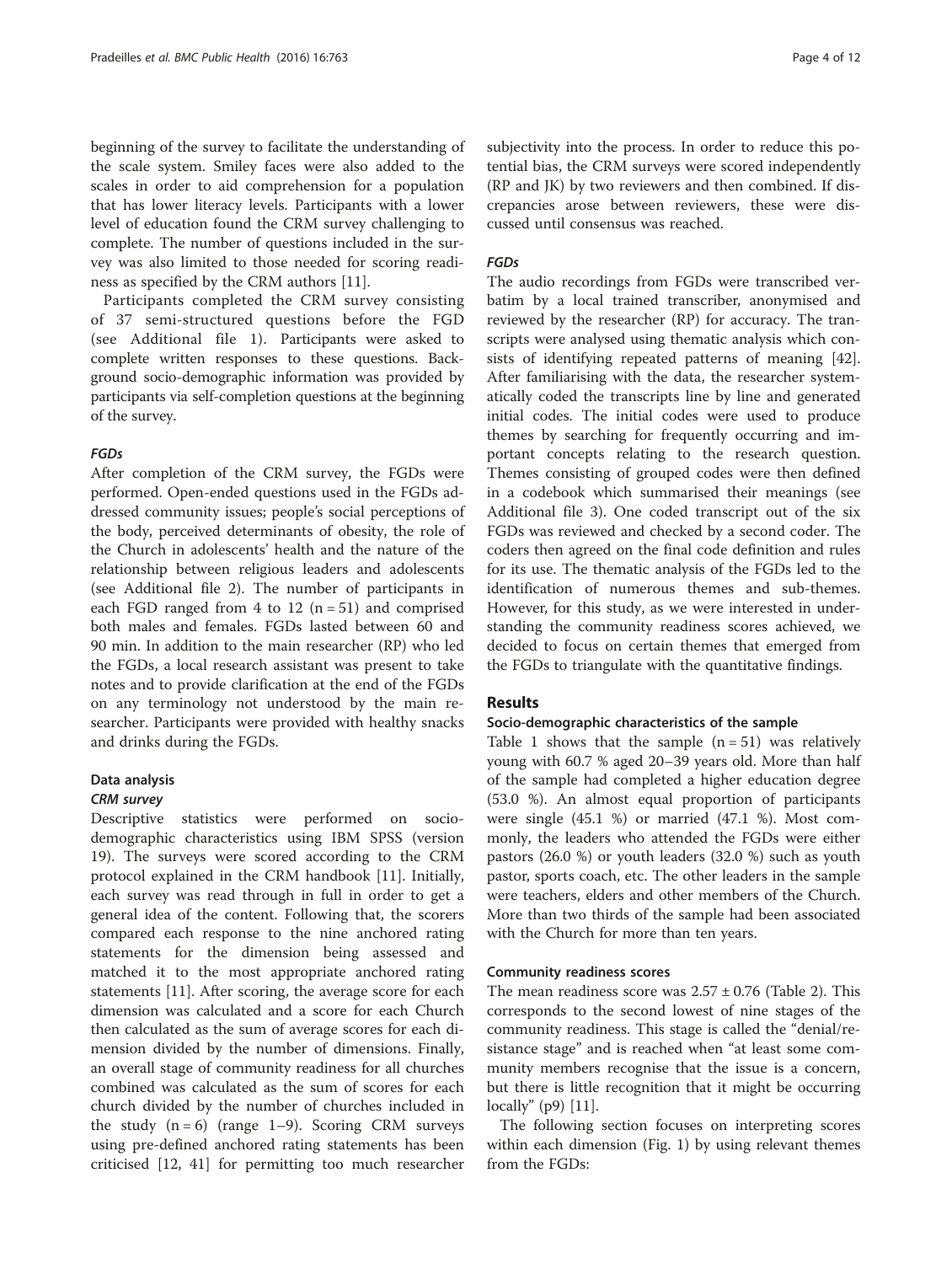<span id="page-4-0"></span>

|  |  |  | Table 1 Socio-demographic characteristics of religious leaders |
|--|--|--|----------------------------------------------------------------|
|--|--|--|----------------------------------------------------------------|

|                                                   | Overall        |                |  |  |
|---------------------------------------------------|----------------|----------------|--|--|
|                                                   | n              | %              |  |  |
| Sex                                               |                |                |  |  |
| Male                                              | 32             | 62.8           |  |  |
| Female                                            | 19             | 37.2           |  |  |
| Population group                                  |                |                |  |  |
| White                                             | 4              | 7.8            |  |  |
| <b>Black African</b>                              | 46             | 90.2           |  |  |
| Mixed ancestry                                    | 1              | 2              |  |  |
| Age                                               |                |                |  |  |
| < 20 years old                                    | 1              | 2              |  |  |
| 20-29 years old                                   | 15             | 29.4           |  |  |
| 30-39 years old                                   | 16             | 31.3           |  |  |
| 40-49 years old                                   | 10             | 19.6           |  |  |
| 50-59 years old                                   | 8              | 15.7           |  |  |
| $\geq 60$ years old                               | 1              | $\overline{2}$ |  |  |
| Level of education                                |                |                |  |  |
| Primary school completed                          | $\overline{2}$ | 3.9            |  |  |
| Secondary school completed                        | 5              | 9.8            |  |  |
| Some high school                                  | 4              | 7.8            |  |  |
| High school completed                             | 13             | 25.5           |  |  |
| More than high school                             | 27             | 53             |  |  |
| Marital status                                    |                |                |  |  |
| Single                                            | 23             | 45.1           |  |  |
| Married                                           | 24             | 47.1           |  |  |
| Widow                                             | 2              | 3.9            |  |  |
| Divorced                                          | 2              | 3.9            |  |  |
| Cohabiting                                        |                |                |  |  |
| Role in the institution                           |                |                |  |  |
| Pastor                                            | 13             | 26             |  |  |
| Teacher                                           | 5              | 10             |  |  |
| Elder                                             | 8              | 16             |  |  |
| Health professional                               |                |                |  |  |
| Youth worker/youth leader                         | 16             | 32             |  |  |
| Other                                             | 8              | 16             |  |  |
| How long have you been associated with the church |                |                |  |  |
| Less than a year                                  | 2              | 4              |  |  |
| 1-5 years                                         | 7              | 14             |  |  |
| 5-10 years                                        | 8              | 16             |  |  |
| More than 10 years                                | 33             | 66             |  |  |

#### Community efforts and knowledge of efforts

The scores for community efforts (i.e., programmes and policies in place that address the issue) and knowledge of efforts (i.e., the extent to which community members know about local efforts and effectiveness) were relatively

low (2.30 and 1.77 respectively). These results suggest, in accordance with the CRM handbook [\[11](#page-10-0)], that: 1) no efforts currently exist to address the obesity issue; 2) the community has no knowledge of the need for efforts to address the issue.

The following themes from the FGDs were used to interpret the community efforts and knowledge of efforts scores: community issues (i.e., social, health and safety issues), resources and church's role in adolescent health. The low scores can be explained by the fact that religious leaders recognised overweight or obesity as a problem among adults and in the wider population, but did not view it as a concern among adolescents in their congregation. Furthermore, in the FGDs adolescents were described as experiencing various problems in their daily lives (social and health issues) that have greater priority.

"In our Church, we have challenges like adolescents being raped, physically abused, homeless and poverty stricken, and obesity has in a way been shoved low on the list of priorities relatively."

#### Female leader, Evangelical Church, Johannesburg suburb

The lack of resources and challenges faced by the religious leaders could also explain the low scores for community efforts and community knowledge of efforts. Some members reported that resources were lacking (information, space and facilities, time, money, and people) and also made mention of perceptions as a barrier for the development of community efforts for the obesity issue. Spiritual satisfaction over physical satisfaction was also discussed.

"…I think that we do have the structures that can plan and make the resources available but such issues are not priorities within the Church because most people just focus on satisfying their spirituality side of things and the physical being is ignored. Cleanliness and healthiness are in line with Godly standards. We just need to identify the needs and plans accordingly."

Male leader, Methodist Church, Soweto Another reason for not having obesity programmes could be the stigmatisation associated with it.

"We wouldn't of course have a programme for obese people as that would stigmatise them."

Female leader, Congregational Church, Soweto

"Yes some people are big but it has never been viewed as a problem, we do not discriminate against big people or make them feel uncomfortable in any way."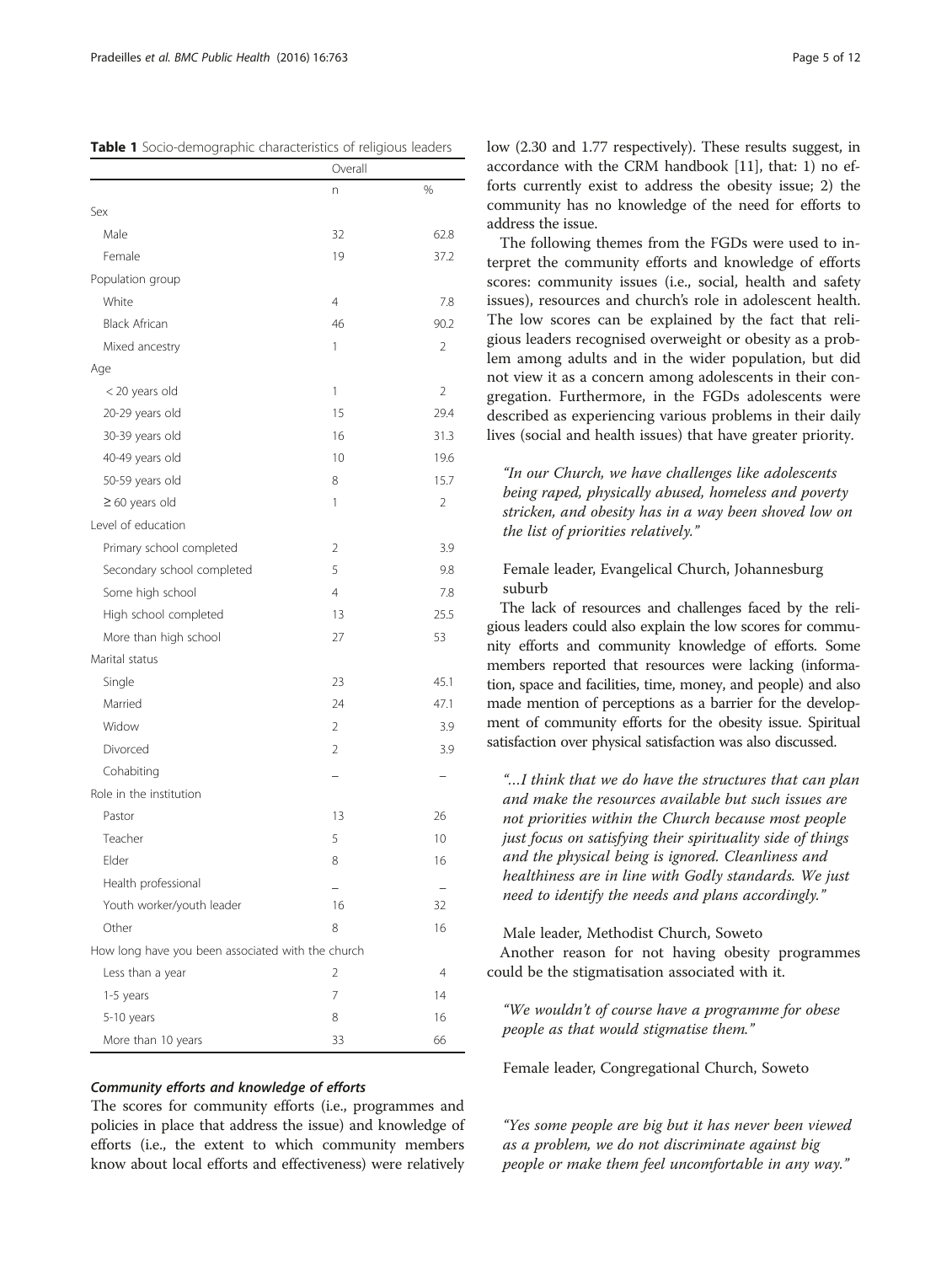| $\blacksquare$ . The set of the set of the set of the set of the set of the set of the set of the set of the set of $\blacksquare$ |                      |                                   |            |                                 |                           |             |  |  |
|------------------------------------------------------------------------------------------------------------------------------------|----------------------|-----------------------------------|------------|---------------------------------|---------------------------|-------------|--|--|
| <b>Dimensions</b>                                                                                                                  | Community<br>efforts | Knowledge of community<br>efforts |            | Leadership Community<br>climate | Knowledge of the<br>issue | Resources   |  |  |
| Mean score (SD)                                                                                                                    | 2.30(0.92)           | 1.77(0.50)                        | 2.41(0.78) | 2.00(0.64)                      | 3.20(0.51)                | 3.77 (0.28) |  |  |
| Overall readiness stage<br>(SD)                                                                                                    | 2.57(0.76)           | (Denial/resistance stage)         |            |                                 |                           |             |  |  |

<span id="page-5-0"></span>**Table 2** Community readiness scores obtained from a sample of religious leaders ( $n = 51$ )

#### Female leader, Methodist Church, Soweto

#### Leadership and community climate

The scores for leadership (i.e., the extent to which appointed leaders and influential community members are supportive of the issue) and community climate (i.e., the prevailing attitude of the community towards the issue) were relatively low (2.41 and 2.00 respectively). These results suggest, in accordance with the CRM handbook [[11\]](#page-10-0), that: 1) the leadership believes this is not an issue in their community; 2) the prevailing attitude of the community towards the issue is not one of responsibility and empowerment. The following themes from the FGDs were used to interpret the leadership and community climate scores: church's role in adolescents' life and relationship between leaders and adolescents. Despite the scores being low, a strong sense of responsibility towards adolescents' health and well-being in general was apparent in the FGDs. A leader from the Evangelical Church in Johannesburg stated that "mostly Church is about spiritual growth and not personal health and hygiene really." However, leaders from other Churches agreed that their role goes beyond the spiritual guidance and mentoring. They also play a role in physical wellbeing.

"We are responsible for the well-being of the young people that attend at this Church, their health is part of our responsibility towards them (…).

Male leader, Methodist Church, Johannesburg

"The Church plays a very important role in this regard as it has always been a central meeting place for people of different backgrounds coming together for one agenda. The Church is responsible for uplifting and informing people spiritually and otherwise. "

Female leader, Roman Catholic Church, Soweto

Religious leaders described themselves as role models for adolescents but the youth leaders (youth pastor, youth coach, etc.) were recognised as the most influential people working with adolescent members of the congregation.

"…these kids do look up to us as their role models and if we lead by example then there is a big chance that the next generation after us will be conscious of healthy living options and issues like obesity could be history."

Male leader, Methodist Church, Soweto

#### Knowledge of the issue of obesity

The readiness score for knowledge of the issue (i.e., the extent to which community members know about the causes and consequences of the issue) was low but one of the highest of all the dimensions (3.20). This result suggests, in accordance with the CRM handbook [\[11](#page-10-0)], that a few people in the community have some knowledge of

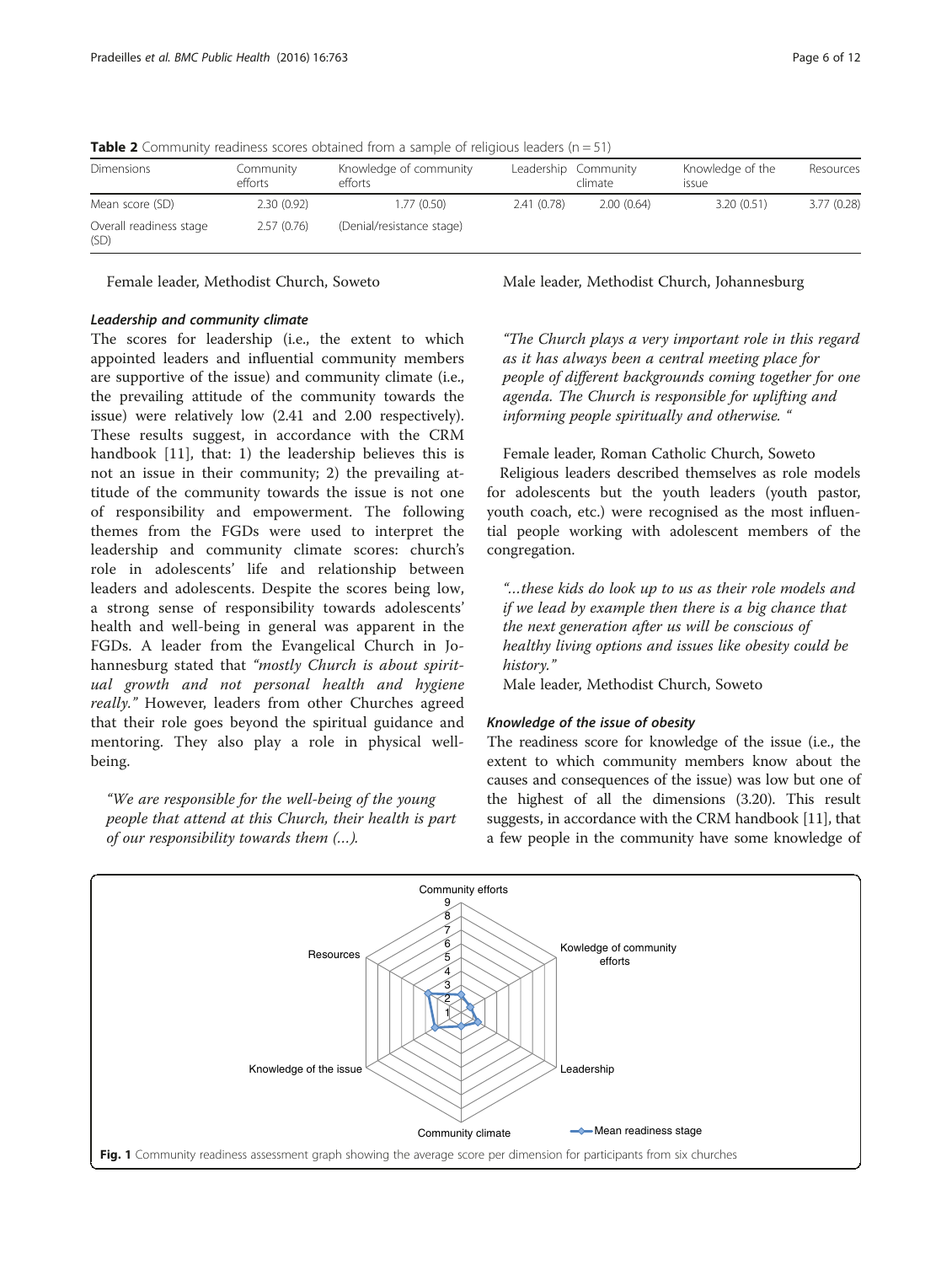the obesity issue. Leaders' perceptions about the causes of obesity ranged from individual, household, organisation, neighbourhood and national levels. The following themes from the FGDs were used to interpret the scores for knowledge of the issue of obesity: unhealthy dietary and physical activity patterns.

At the individual level, leaders reported lifestyle factors (unhealthy dietary and physical activity patterns) to be the main drivers of obesity.

"It could be one's diet. A lot of doctors and nutritionists have detected a new trend amongst black people since they have financially developed. They can now afford takeaways like McDonald's and a lot of junk food."

Male leader, Methodist Church, Soweto

"One of the major causes of obesity is lack of exercise."

Male leader, Methodist Church, Johannesburg

"It is easier to socialise on the phone than it is to socialise outside. Now we have all the gadgets to keep us entertained and connected to our peers without actually having to go outside to play and interact."

Female leader, Roman Catholic Church, Soweto Individual level causes such as "laziness", "lack of fasting", "genetics", "stress, depression and emotions", "medication or medical condition" were also mentioned. Body size perception was seen as a factor favouring overweight and obesity.

"Perception could also be a major challenge. As Africans we believe that bigger is always better."

Male leader, Methodist Church, Soweto

At the household level, the main factors that were discussed were affordability and cultural change regarding family dynamics (work life balance, working women, etc.). These factors were related to dietary patterns.

"…Bad foods are cheap and easily accessible. The good stuff and the organic foods are expensive. The good quality food that we ate before has now become out of reach and very expensive and this poses a major challenge for us when we have to choose what to eat. Everything has been refined today and the quality food has been compromised. Fruit has been a luxury and not an everyday readily available commodity. "

Female leader, Congregational Church, Soweto

"Life is now fast paced and both parents are working and as a result nobody has the time to prepare a healthy balanced meal for the family and unhealthy eating may cause obesity, heart diseases, and hypertension as a result which were never an issue for adolescents in my time. "

Male leader, Pentecostal Church, Johannesburg At the neighbourhood and society levels, leaders discussed the role of the government in promoting unhealthy food environments and highlighted the lack of development programmes, facilities for adolescents to engage in physical activity and information regarding healthy eating.

"One of the major causes of obesity is lack of exercise and that could also be fuelled by lack of platforms or resources for young people to embark on exercise or even be interested in sports or exercise."

Male leader, Methodist Church, Johannesburg

"… There are no educational programmes in place to teach people on ways to curb obesity."

Male leader, Congregational Church, Soweto

"…The government is playing a major role in promoting obesity because they allow companies to distribute foods that cause obesity. There are no outreach programmes in place by the government to teach people on obesity. The government is basically to blame."

Male leader, Congregational Church, Soweto

"It is also because of lack of information as well on what people should eat and how much of it they should eat. " Female leader, Roman Catholic Church, Soweto

#### Resources

The readiness score for resources (i.e., the extent to which people, time, money and space are available to support efforts) was low but the highest of all the dimensions (3.77). This finding suggests that the community is not sure where the resources would come from to initiate efforts [[11\]](#page-10-0). Availability of resources differed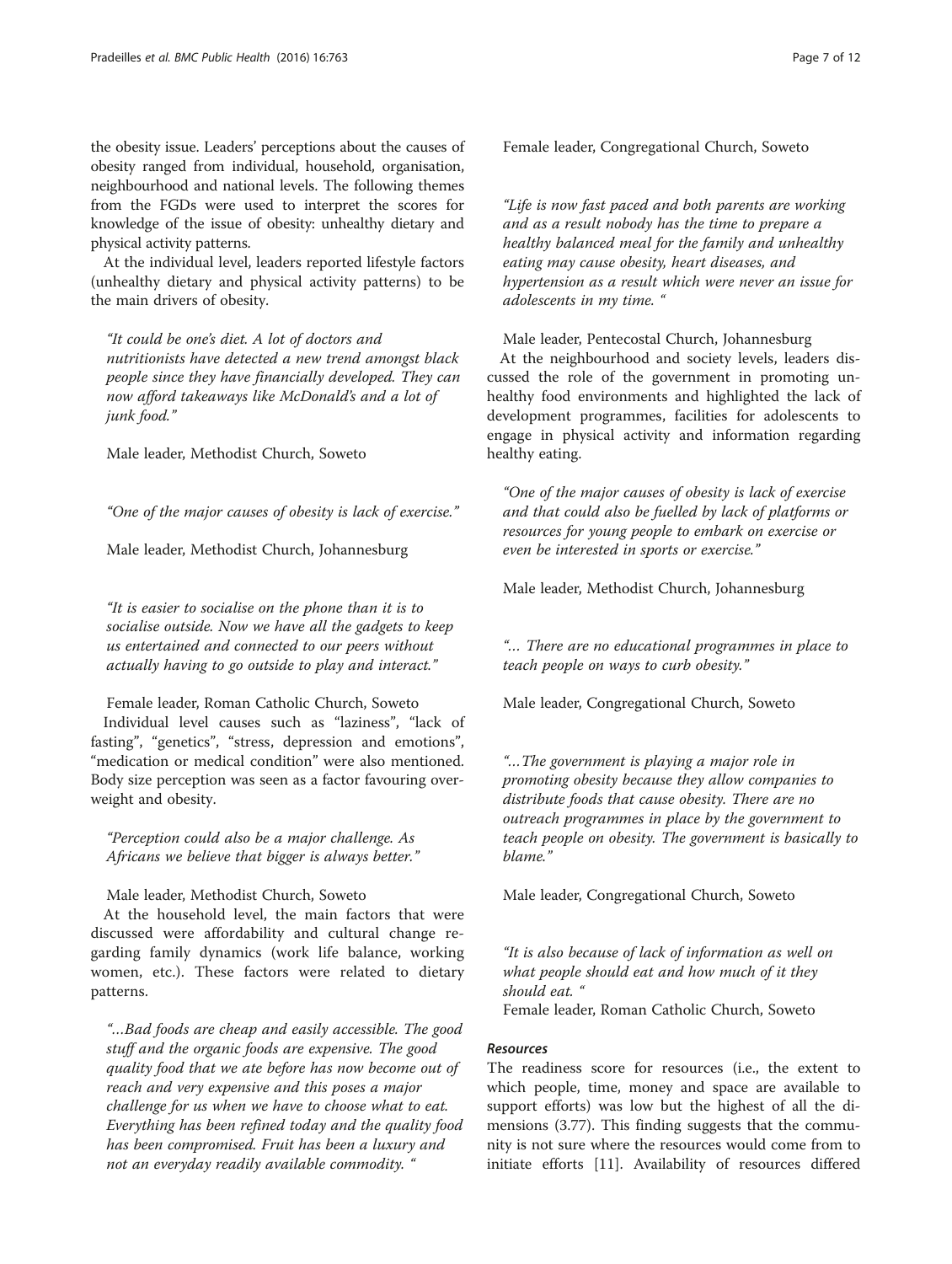between the different Churches. The following themes from the FGDs were used to interpret the resources scores: people, time, money, space/facilities and religious writings. Leaders recognised that people within the Church could be used as a resource for obesity prevention/health promotion initiatives.

"I think that we do have people within the congregation that are expert in the various fields that are necessary in helping the adolescents and all that we need to do is to initiate the move. Any other information can be outsourced. We can always grab an external person to be a guest speaker."

Female leader, Methodist Church, Soweto

"We have teachers, social workers and nurses amongst others within the Church".

Female leader, Methodist Church, Soweto Leaders also indicated that they have potentially good networks beyond the immediate church community.

"We operate as a youth body in a community within a bigger community. There are various activities like sports and others that we are involved in and there are other networks and resources within the bigger circle".

Female leader, Methodist Church, Johannesburg Another important resource discussed by leaders was the access to adolescents.

"The fact that we have these kids all in one place is a resource on its own"

Male leader, Pentecostal Church, Johannesburg Time seemed to be a constraint across the six different Churches, from the members' perspective and leaders' perspective. However, some leaders were more positive about it.

"Time is the scarcest of all resources in this community. It hinders most development".

Male leader, Methodist Church, Johannesburg

"With proper planning time can be made. We have a good understanding and credibility with the parents and the idea of kids putting in extra time at Church would be most welcome…"

Male leader, Pentecostal Church, Johannesburg Money was not extensively discussed by leaders. It was mainly a problem in churches located in more deprived areas.

"We normally lack funds to do most projects and we have always had to raise funds for all previous functions'

Male leader, Methodist Church, Soweto There were mixed messages towards the availability of facilities and space, depending on the type of church.

"The space is also a limiting factor when it comes to outdoor activities and exercising…"

Male leader, Roman Catholic Church, Soweto

"I think we do have the structures that can plan and make the resources available"

Male leader, Methodist Church, Soweto Religious writings were mentioned as a resource that could potentially be used to promote healthy lifestyles in relation to diet more than physical activity.

"The word of God actually guides us to take care of our bodies."

Male leader, Pentecostal Church, Johannesburg

"Over and above the mention of your body being a temple, the bible makes reference to gluttony. It condemns over eating and gives a stern warning that we shouldn't make the stomach our god. We are encouraged to eat to live rather than to live to eat."

Female leader, Methodist Church, Johannesburg This resource was seen as valuable when teaching adolescents about healthy lifestyles as "adolescents pay more attention when there is biblical backing on a principle" (Male leader, Pentecostal Church, Johannesburg).

#### **Discussion**

The purpose of this research was to evaluate the potential for FBOs to be used as community-based organisations for obesity prevention interventions. This aim was achieved by assessing the readiness of religious leaders to engage in such interventions.

No other studies in Sub-Saharan Africa have used the CRM to assess the stage of community readiness to address overweight/obesity in adolescents, making relevant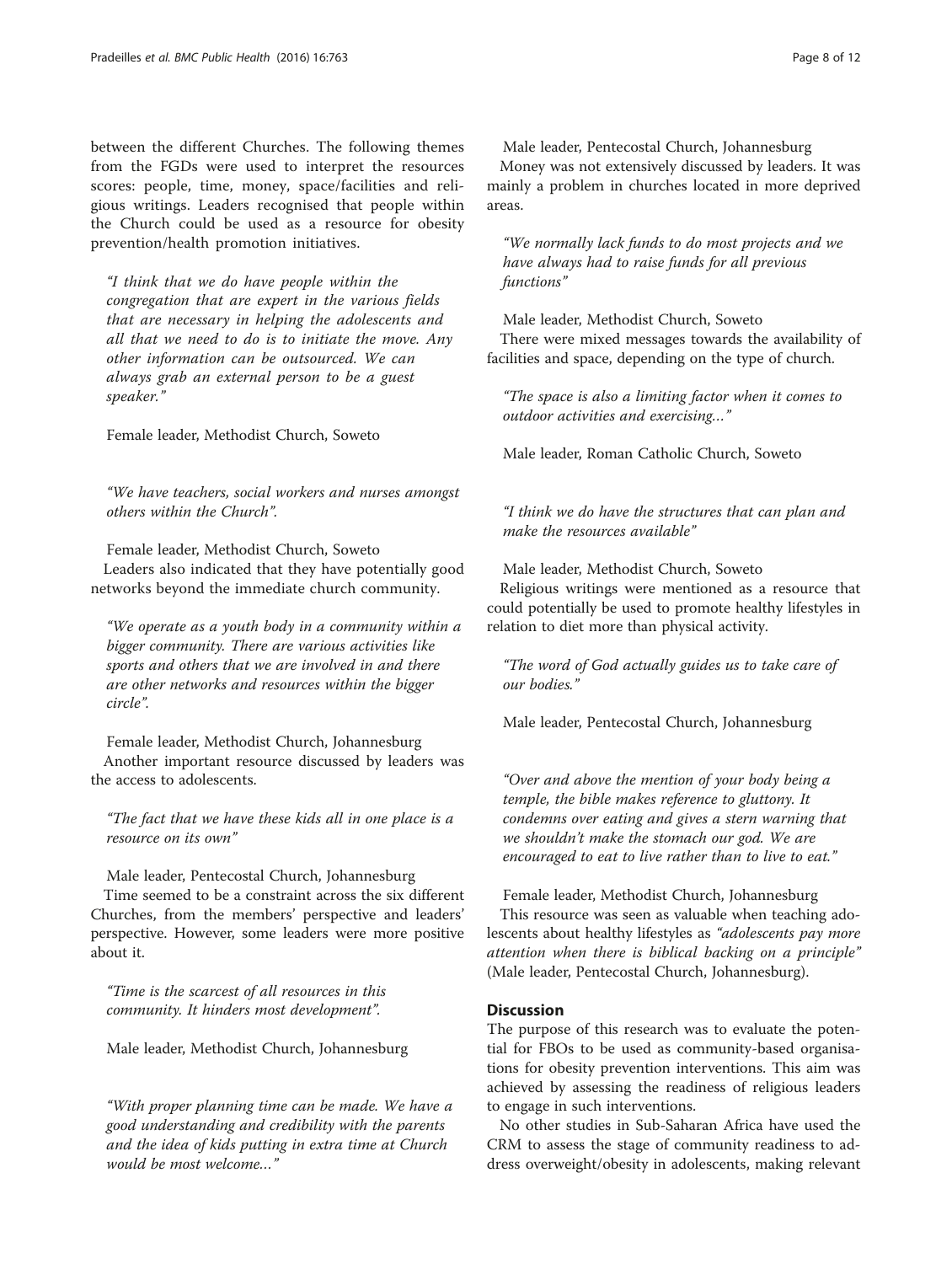comparisons difficult. However, studies utilising the CRM for obesity prevention interventions have been conducted in high income countries (HICs) [[20](#page-10-0)–[24](#page-10-0)].

In the present study, the readiness score for resources was the highest of all of the dimensions (3.77), followed by knowledge of the issue (3.20). The lowest scoring dimension was community knowledge of efforts (1.77), with the second lowest score being community climate (2.00). Our results suggest that religious leaders in some churches are relatively knowledgeable about the issue and that there might be potential for resources to be developed to support obesity prevention. The community knowledge of efforts and community climate score being low implies that the awareness of the issue and the need to develop initiatives have to be increased. It is important to mention that the overall readiness score masks some differences between churches. The scores for awareness of overweight and obesity ranged from '1. No awareness' to '3. Vague awareness' demonstrating that not all church communities lacked awareness.

Findings from our study highlight that the community may not be ready to tackle adolescent obesity. The mean obesity readiness score in our study was  $2.57 \pm 0.76$ ("denial/resistance stage"). An overall community readiness score of 2.57 indicates that interventions for this stage should focus on raising awareness that the problem of overweight/obesity exists in this community and address stigma associated with it [[11](#page-10-0)]. In this context, it is important not to single out people who are obese for interventions as this may be experienced as stigmatising.

The scores found in the current study are low compared to those observed in HICs. For example, a UK study of pre-adolescent girls assessed the community's readiness for implementing both physical activity and dietary interventions to prevent overweight/obesity [\[24](#page-10-0)]. The readiness score for the physical activity was 6.08 which corresponds to the 'initiation stage' (described by Plested et al. ([[11\]](#page-10-0) (p9) as "enough information is available to justify efforts. Activities are underway"). The readiness score for dietary intervention was 5.74, corresponding to the 'preparation stage', described as "Active leaders begin planning in earnest. Community offers modest supports of efforts" (p9) [\[11](#page-10-0)]. However, the obesity prevention readiness score observed in youth living in a disadvantaged community of a HIC (Latino community in Nebraska) was 3 [[22\]](#page-10-0), corresponding to the "vague awareness stage" which is achieved when "most feel that there is a local concern, but there is no immediate motivation to do anything about it" (p9) [[11\]](#page-10-0). This score from a more deprived community is more similar to the stage of readiness observed in the present study (2.57).

Plested et al. [\[11](#page-10-0)], in their Community Readiness Handbook, state that for an intervention to be effective,

each dimension should be at an equal stage of readiness. Therefore, based on our results, an initial focus on preparation for intervention should be on increasing the community efforts, knowledge of efforts and the community climate. The study has highlighted that the first starting point for an intervention in this setting will be to mobilise communities.

The FGDs which complemented the CRM survey scoped out the potential for churches to be used as settings for obesity prevention interventions in adolescents. Participants in our study felt that FBOs were a good context for intervention delivery in this setting. Indeed, community leaders were enthusiastic and recognised that they were perceived as role models within the community and thus play an important role in improving children and adolescent's health. The youth leaders (youth pastor, youth coach, etc.) were recognised as the most influential people working with adolescent members of the congregation. Furthermore, religious leaders also recognised that their role was not limited solely to spiritual guidance and mentoring, but also to physical well-being. They mentioned that the scriptures could be used to develop health messages and felt that this was part of their remit. They were also shown to be knowledgeable with regard to the causes and consequences of the obesity issue and highlighted that they could develop the necessary resources (human or physical) to implement obesity prevention interventions.

Several church-based obesity and chronic disease prevention interventions have been conducted in African Americans adults which have focused on: increasing healthy eating patterns (increasing fruit and veg [\[43](#page-11-0), [44](#page-11-0)]; increasing fruit and veg whilst reducing fat intake [\[45](#page-11-0)]; increasing physical activity [\[46](#page-11-0), [47](#page-11-0)] or increasing both healthy eating patterns and physical activity [[48](#page-11-0)–[51](#page-11-0)]. The positive results of these studies suggest that FBOs have the potential to provide delivery platforms for interventions targeted at preventing obesity. Importantly, all of these interventions emphasised the role that religion and faith can play in influencing behaviour change and improving health.

This study has some limitations. Adolescents' views on the use of churches as settings for overweight and obesity prevention interventions were not included. This information is essential when designing interventions in adolescents. This was not possible due to very limited time and resources during fieldwork. The lack of adolescent interviews meant we were unable to obtain information about peer influences on diet, physical activity and nutritional status in the FGDs. It is important to mention that the overall community readiness is context specific and the qualitative findings are also likely to be somewhat limited in their transferability to other contexts. Furthermore, as this study collected data from a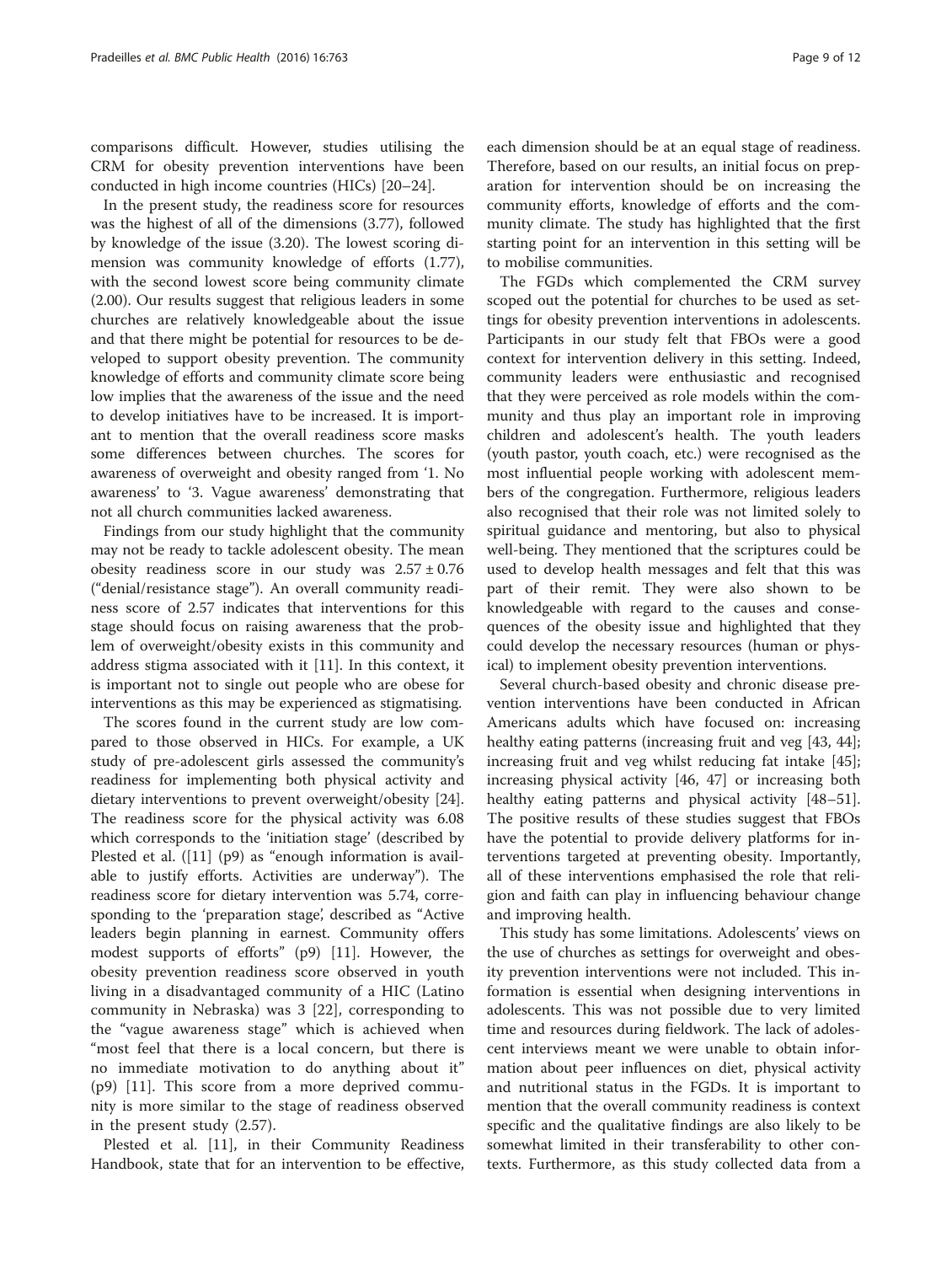<span id="page-9-0"></span>small sample of churches from within a large metropolitan region, the CRM scores may not be representative of the Johannesburg-Soweto area as a whole. However, the churches covered a range of socio-demographic and geographical areas of the city, that are likely to reflect the types of churches that community members attend. To further reduce this potential limitation, sampling was continued until theoretical saturation was achieved. The lead researcher engaged in a reflective process whilst administering the FGDs, listening to the audio-recordings of the FGDs, reading the transcripts, and taking field notes following the FGDs to begin to identify themes. This reflective process and familiarisation with the data allowed the researcher to get an idea of theoretical saturation of concepts and ideas. However, it is acknowledged that this may be subject to error as it is dependent on a single researcher's interpretation. Additionally, the CRM tool captures a snapshot of the readiness of the community only during the interview period and is not representative of communities which are continuously changing or evolving [\[21\]](#page-10-0). Furthermore, the model places complete responsibility for health issues on the shoulders of communities which as highlighted by the FGDs neglects the importance of societal influences such as the government. A further limitation is linked to the assumption that communities will fit into one of the nine stages of readiness defined [\[41\]](#page-11-0), whereas in reality, they may be operating at an intermediary stage. Finally, interventions through FBOs might miss the adolescents who are not affiliated with any religious institutions (approximately 30 % in the Birth to Twenty study [\[35](#page-11-0)]). However, in this context using other commonly targeted adolescent communities from HIC studies such as schools for intervention, misses the most vulnerable and disadvantaged part of the population in South Africa because school enrolment is not compulsory at this age [[52\]](#page-11-0). This has resulted in a non-universal attendance at school across demographic groups [[53](#page-11-0)]. Government schools in South Africa also operate on more limited resources with larger class sizes [\[54](#page-11-0)] making intervention through schools more challenging.

This study is novel in that it is the first to use the CRM to assess the readiness of religious leaders to engage in overweight/obesity prevention interventions in adolescents living in Africa. A further strength of this study is the novel application of the community readiness model, with the use of FGDs in partnership with the CRM survey. This allowed for an in-depth investigation of the scores and why such scores were achieved. The FGDs provide an understanding of the situation within the community and highlight vital information which may aid the design and implementation of interventions for adolescents in urban South Africa. The CRM enables community members, in this instance religious leaders, to be the actors in the process of ameliorating the well-being of fellow members, in this instance adolescents.

#### Conclusions

Given the high prevalence of overweight and obesity in adults in South Africa, there is an urgent need for interventions to be implemented to prevent overweight and obesity in adolescents as this group will become the next generation of adults.

This study highlighted that religious leaders in the Church setting could be used as a leverage point in addressing overweight and obesity prevention in adolescents living in urban South Africa. Religious leaders recognised that they act as role models within the community and thus have a role to play in improving adolescent health. Future obesity prevention interventions could potentially be implemented by youth leaders given their influence. Religious leaders have some knowledge about the overweight/obesity issue and some of the resources could be made available to support overweight/ obesity prevention-related initiatives. However, the low community knowledge of efforts and the negative prevailing attitude of the community towards overweight and obesity highlight the need to increase awareness of this issue prior to implementing initiatives on overweight and obesity prevention. Overall, this study showed that despite the readiness level being low, the Church community is ready to move forward with the obesity prevention agenda in adolescents. The first actions should aim to increase the awareness of the obesity issue amongst religious leaders and there should be a reevaluation of the CRM stage after such an intervention. It is also essential to assess the readiness of adolescents prior to the implementation of overweight and obesity prevention interventions.

#### Additional files

[Additional file 1:](dx.doi.org/10.1186/s12889-016-3451-9) The Community Readiness Model survey. (DOCX 26 kb) [Additional file 2:](dx.doi.org/10.1186/s12889-016-3451-9) Focus group interview guide. (DOCX 226 kb) [Additional file 3:](dx.doi.org/10.1186/s12889-016-3451-9) Results of the thematic analysis. (DOCX 17 kb)

#### Abbreviations

AIDS: acquired immune deficiency syndrome; CBPR: community-based participatory research; CRM: Community Readiness Model; FBOs: faith-based organisations; FGDs: focus group discussions; HICs: high income countries; HIV: human immunodeficiency virus; LMICs: low- and middle-income countries

#### Acknowledgements

We would like to thank the participants and research team. We would also like to thank Dr Emily Mendenhall for her contribution to training, input and guidance for the data collection phase.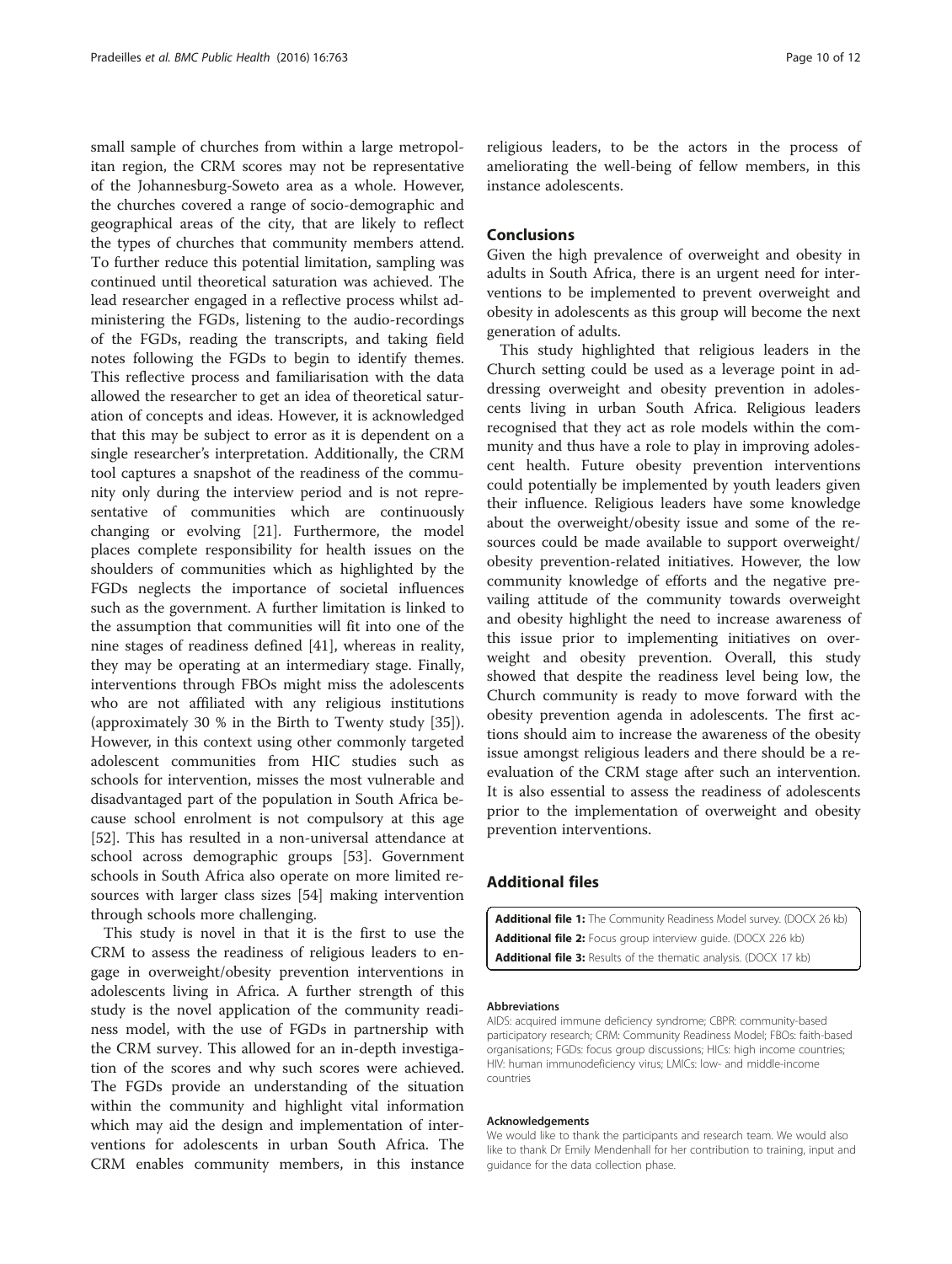#### <span id="page-10-0"></span>Funding

R.P. was supported by the Gilchrist Educational Trust, the Royal Anthropological Institute and the School of Sport, Exercise and Health Sciences from Loughborough University. P.L.G. was supported by a British Academy midcareer fellowship (reference number MD120048). S.A.N. was supported by the MRC/ DfID African Research Leader Scheme. J.K. is partly funded by CLAHRC West at University Hospitals Bristol NHS Foundation Trust and NIHR Health Protection Research Unit in Evaluation of Interventions at University of Bristol in partnership with Public Health England. The funders had no influence on the study design, or in the collection, analysis and interpretation of the data, or in writing the report. The authors take responsibility for all of these aspects of the study.

#### Availability of data and materials

The datasets generated and/or analysed during the current study are not publicly available due to the risk of identifying individual participants from the audio-recordings but are available from the corresponding author on reasonable request.

#### Authors' contributions

RP conceived the research question with the help of PG, ER and SN. RP carried out the data collection. RP and JK carried out the data analysis. RP led the writing of the manuscript with the help of PG, ER, SN and JK, and all authors took responsibility for final editing, reviewing and approval of the document.

#### Competing interests

The authors declare that they have no competing interests.

#### Consent for publication

Not applicable

#### Ethics approval and consent to participate

This study was conducted according to the guidelines laid down in the Declaration of Helsinki and all procedures involving human subjects were approved by the ethics committees of the University of the Witwatersrand (Protocol number M120904), South Africa, for primary data collection and an ethics checklist was approved by Loughborough University.

#### Author details

<sup>1</sup> Faculty of Epidemiology and Population Health, London School of Hygiene and Tropical Medicine, London, UK. <sup>2</sup>Centre for Global Health and Human Development, School of Sport, Exercise and Health Sciences, Loughborough University, Loughborough, UK. <sup>3</sup>MRC/Wits Developmental Pathways for Health Research Unit, University of the Witwatersrand, Johannesburg, South Africa. <sup>4</sup>NIHR Collaboration for Leadership in Applied Health Research and Care West (NIHR CLAHRC West) at University Hospitals Bristol NHS Foundation Trust, Bristol, UK. <sup>5</sup>NIHR Health Protection Research Unit on Evaluation of Interventions, University of Bristol, Bristol, UK. <sup>6</sup>School of Social and Community Medicine, University of Bristol, Bristol, UK.

#### Received: 29 December 2015 Accepted: 5 August 2016 Published online: 11 August 2016

#### References

- 1. Feeley A, Pettifor JM, Norris SA. Fast-food consumption among 17-year-olds in the birth to twenty cohort. South African J Clin Nutr. 2009;22(3):118–23.
- 2. Feeley A, Musenge E, Pettifor JM, Norris SA. Changes in dietary habits and eating practices in adolescents living in urban South Africa: the birth to twenty cohort. Nutrition. 2012;28(7):e1–6.
- 3. Abrahams Z, Mchiza Z, Steyn NP. Diet and mortality rates in Sub-Saharan Africa: stages in the nutrition transition. BMC Public Health. 2011;11(1):801.
- 4. Steyn NP, Mchiza ZJ. Obesity and the nutrition transition in Sub-Saharan Africa. Ann N Y Acad Sci. 2014;1311(1):88–101.
- 5. The World Obesity Federation. World map of obesity. 2015. [http://www.](http://www.worldobesity.org/aboutobesity/world-map-obesity/) [worldobesity.org/aboutobesity/world-map-obesity/](http://www.worldobesity.org/aboutobesity/world-map-obesity/). Accessed 15 Aug 2015.
- 6. Shisana O, Labadarios D, Rehle T, Simbayi L, Zuma K, Dhansay A, Reddy P, Parker W, Hoosain E, Naidoo P, Hongoro C, Mchiza Z, Steyn NP, Dwane N, Makoae M, Maluleke T, Ramlagan S, Zungu N, Evans MG, Jacobs L, Faber M, the SANHANES-1 Team. South African National Health and Nutrition Examination Survey (SANHANES-1). Cape Town: HSRC Press; 2014.
- 7. Craigie AM, Lake AA, Kelly SA, Adamson AJ, Mathers JC. Tracking of obesity-related behaviours from childhood to adulthood: a systematic review. Maturitas. 2011;70(3):266–84.
- 8. Koplan JP, Liverman CT, Kraak VI. Preventing childhood obesity : health in the balance. Washington, DC: National Academies Press (US); 2005.
- 9. Minkler M, Blackwell AG, Thompson M, Tamir H. Community-based participatory research: implications for public health funding. Am J Public Health. 2003;93(8):1210–3.
- 10. Edwards RW, Jumper-Thurman P, Plested BA, Oetting ER, Swanson L. Community readiness: research to practice. J Community Psychol. 2000;28(3):291–307.
- 11. Plested BA, Edwards RW, Jumper-Thurman P. Community readiness: a handbook for successful change. Am J Community Psychol. 2006;1–42. Available from: [http://www.ndhealth.gov/injury/ND\\_Prevention\\_Tool\\_Kit/](http://www.ndhealth.gov/injury/ND_Prevention_Tool_Kit/docs/Community_Readiness_Handbook.pdf) [docs/Community\\_Readiness\\_Handbook.pdf.](http://www.ndhealth.gov/injury/ND_Prevention_Tool_Kit/docs/Community_Readiness_Handbook.pdf) Dec 2015.
- 12. Beebe TJ, Harrison PA, Sharma A, Hedger S. The community readiness survey: development and initial validation. Eval Rev. 2001;25(1):55–71.
- 13. Chilenski SM, Greenberg MT, Feinberg ME. Community readiness as a multidimensional construct. J Community Psychol. 2007;35(3):347–65.
- 14. Oetting ER, Donnermeyer JF, Plested BA, Edwards RW, Kelly K, Beauvais F. Assessing community readiness for prevention. Int J Addict. 1995;30(6):659–83.
- 15. Plested BA, Jumper-Thurman P, Edwards RW, Oetting ER. Community readiness: a tool for effective community-based prevention. Prev Res. 1998;5(2):5–7.
- 16. Kesten JM, Griffiths PL, Cameron N. A critical discussion of the community readiness model using a case study of childhood obesity prevention in England. Health Soc Care Community. 2015;23(3):262–71.
- 17. Aboud F, Hug NL, Larson CP, Ottisova L. An assessment of community readiness for HIV/AIDS preventive interventions in rural Bangladesh. Soc Sci Med. 2010;70(3):360–7.
- 18. Kennedy SB, Johnson K, Harris AO, Lincoln A, Neace W, Collins D. Evaluation of HIV/AIDS prevention resources in Liberia: strategy and implications. AIDS Patient Care STDS. 2004;18(3):169–80.
- 19. McElroy TA, Davis A, Hunt C, Dadul J, Stanba T, Larson C. Navigating a way forward: using focused ethnography and community readiness to study disability issues in Ladakh, India. Disabil Rehabil. 2011;33(1):17–27.
- 20. Findholt N. Application of the community readiness model for childhood obesity prevention: special features: theory. Public Health Nurs. 2007;24(6):565–70.
- 21. Sliwa S, Goldberg JP, Clark V, Collins J, Edwards R, Hyatt RR, Junot B, Nahar E, Nelson ME, Tovar A, Economos CD. Using the community readiness model to select communities for a community-wide obesity prevention intervention. Prev Chronic Dis. 2011;8(6):A150.
- 22. Frerichs L, Brittin J, Robbins R, Steenson S, Stewart C, Fisher C, Huang TTK. SaludABLEOmaha: Improving readiness to address obesity through healthy lifestyle in a Midwestern Latino community, 2011–2013. Prev Chronic Dis. 2015;12:140328.<http://dx.doi.org/10.5888/pcd12.140328>.
- 23. Millar L, Robertson N, Allender S, Nichols M, Bennett C, Swinburn B. Increasing community capacity and decreasing prevalence of overweight and obesity in a community based intervention among Australian adolescents. Prev Med. 2013;56(6):379–84.
- 24. Kesten JM, Cameron N, Griffiths PL. Assessing community readiness for overweight and obesity prevention in pre-adolescent girls: a case study. BMC Public Health. 2013;13:1205.
- 25. Ammerman A, Corbie-Smith G, St. George DMM, Washington C, Weathers B, Jackson-Christian B. Research expectations among African American church leaders in the PRAISE! Project: A randomized trial guided by communitybased participatory research. Am J Public Health. 2003;93(10):1720–7.
- 26. Corbie-Smith G, Ammerman AS, Katz ML, St George DMM, Blumenthal C, Washington C, et al. Trust, benefit, satisfaction, and burden. J Gen Intern Med. 2003;18(7):531–41.
- 27. Campbell NC, Murray E, Darbyshire J, Emery J, Farmer A, Griffiths F, Guthrie B, Lester H, Wilson P, Kinmonth AL. Designing and evaluating complex interventions to improve health care. BMJ Br Med J. 2007;334(7591):455–9.
- 28. Baruth M, Wilcox S, Laken M, Bopp M, Saunders R. Implementation of a faith-based physical activity intervention: insights from church health directors. J Community Health. 2008;33(5):304–12. Springer.
- 29. DeHaven MJ, Hunter IB, Wilder L, Walton JW, Berry J. Health programs in faith-based organizations: Are they effective? Am J Public Health. 2004;94(6):1030–6.